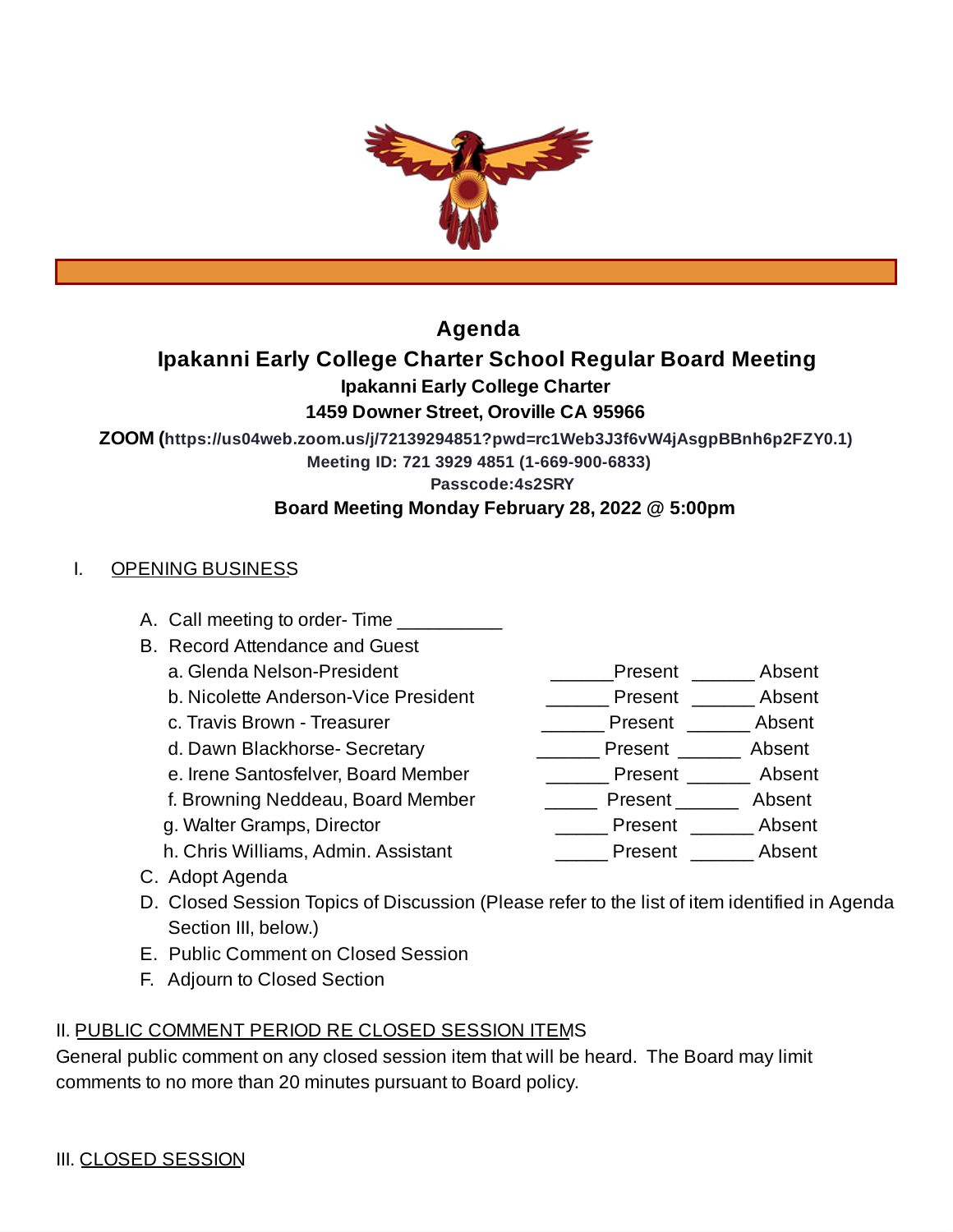### A. None

### IV. RECONVENE IN OPEN SESSION

- A. Adjourn Closed Session and Reconvene to Open Session
- B. Report Action Taken in Closed Session

### V. PUBLIC COMMENT

### A. Recognition of Individuals who wish to speak on non-agenda items

The President will invite anyone in the audience wishing to address the Board on a matter not listed on the agenda to stand and wait to be recognized, state your name and address for the record, and make your presentation. Presentations will be limited to five (5) minutes per person and twenty (20) minutes per subject. The Board is prohibited by State law from taking action on any item presented, if it is not listed on the agenda, except under special circumstances as defined by the Government Code.

### B. Recognition of Individuals who wish to speak on agenda items

The President will invite anyone in the audience wishing to address the Board on a matter that is on the agenda to stand and wait to be recognized, state your name, and the item number of the agenda item on which you wish to speak. When that item comes up on the agenda you will be asked to stand, state your name and address for the record, and make your presentation. Under Government Code Section 54954.3, the time allotted for presentations will be limited.

### VI. Action Items

- 6.01 February 8, 2022 Minutes
- 6.02 SARC 2020-2021
- 6.03 Second Interim Budget
- 6.04 Teacher as Substitute Compensation
- 6.05 One Time 5% off Salary Schedule Bonus for Current Certificated Staff
- 6.06 Personnel Recommendations Resignations

### Certificated

- a. Theresa Horton 5th/6th Resignation 2-4-22
- b. Chris Carpenter **Science** Resignation 12-17-21 Classified
- c. Richard Ragudo Paraprofessional Resignation 1-14-22